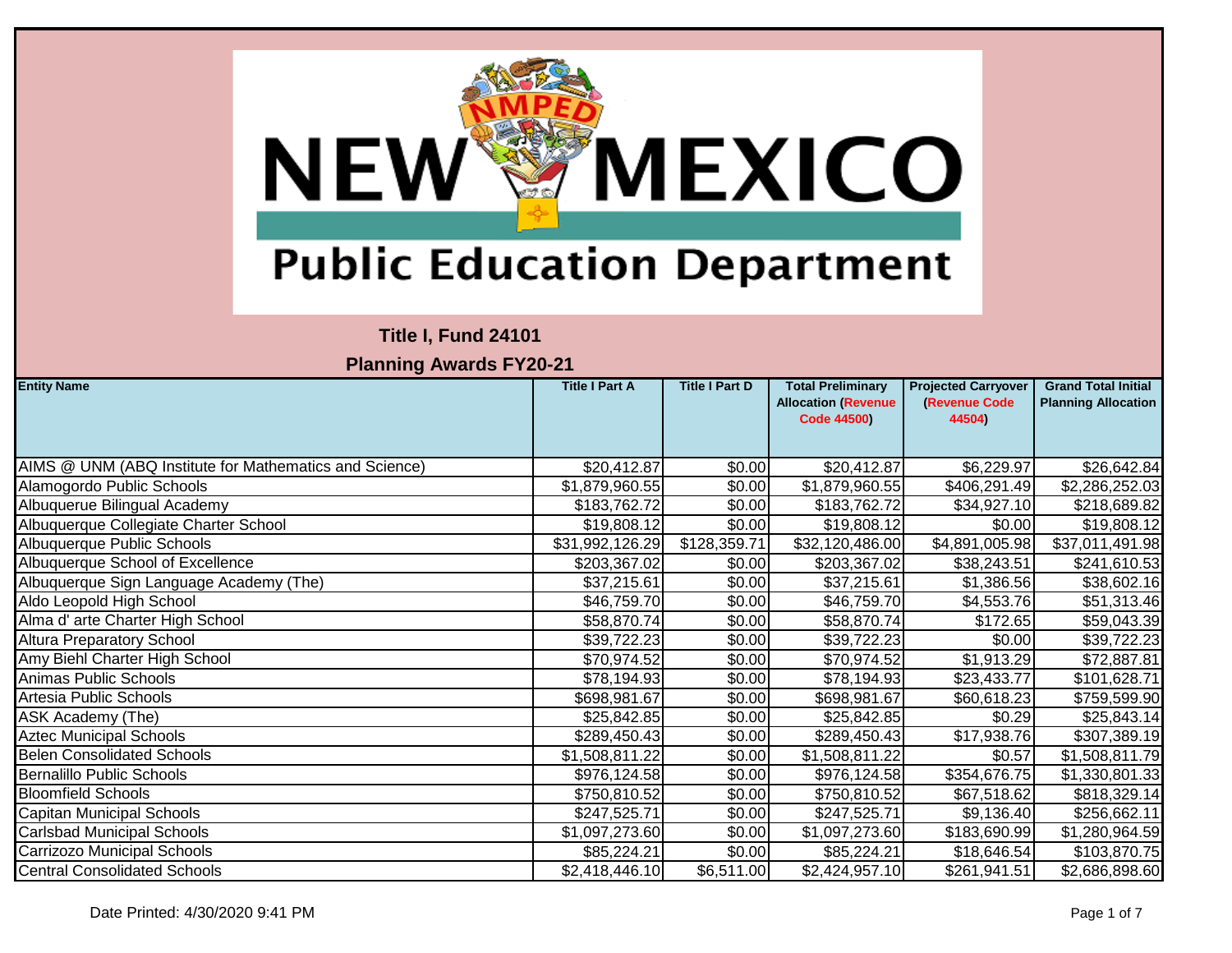

### **Title I, Fund 24101**

| <b>Entity Name</b>                                                  | <b>Title I Part A</b> | <b>Title I Part D</b> | <b>Total Preliminary</b><br><b>Allocation (Revenue</b><br><b>Code 44500)</b> | <b>Projected Carryover</b><br><b>(Revenue Code)</b><br>44504) | <b>Grand Total Initial</b><br><b>Planning Allocation</b> |
|---------------------------------------------------------------------|-----------------------|-----------------------|------------------------------------------------------------------------------|---------------------------------------------------------------|----------------------------------------------------------|
| <b>Cesar Chavez Community School</b>                                | \$95,778.47           | \$0.00                | \$95,778.47                                                                  | \$10,847.82                                                   | \$106,626.29                                             |
| Chama Valley Independent Schools                                    | \$70,343.52           | \$0.00                | \$70,343.52                                                                  | \$9,908.40                                                    | \$80,251.92                                              |
| <b>Cimarron Municipal Schools</b>                                   | \$109,989.18          | \$0.00                | \$109,989.18                                                                 | \$16,329.39                                                   | \$126,318.57                                             |
| <b>Clayton Municipal Schools</b>                                    | \$149,800.04          | \$0.00                | \$149,800.04                                                                 | \$20,247.12                                                   | \$170,047.17                                             |
| <b>Cloudcroft Municipal Schools</b>                                 | \$182,286.35          | \$0.00                | \$182,286.35                                                                 | \$43,438.50                                                   | \$225,724.85                                             |
| <b>Clovis Municipal Schools</b>                                     | \$2,223,675.45        | \$14,882.28           | \$2,238,557.73                                                               | \$700,302.23                                                  | \$2,938,859.97                                           |
| <b>Cobre Consolidated Schools</b>                                   | \$473,138.81          | \$0.00                | \$473,138.81                                                                 | \$26,266.58                                                   | \$499,405.39                                             |
| Corona Public Schools                                               | \$13,600.24           | \$0.00                | \$13,600.24                                                                  | \$1,941.10                                                    | \$15,541.34                                              |
| Cuba Independent Schools                                            | \$715,212.52          | \$0.00                | \$715,212.52                                                                 | \$19,474.32                                                   | \$734,686.84                                             |
| Dzit Dit Lool School of Empowerment, Action and Perseverance (DEAP) | \$26,696.16           | \$0.00                | \$26,696.16                                                                  | \$6,926.09                                                    | \$33,622.25                                              |
| Deming Public Schools                                               | \$3,002,809.37        | \$8,371.29            | \$3,011,180.65                                                               | \$918,090.48                                                  | \$3,929,271.13                                           |
| Des Moines Municipal Schools                                        | \$39,408.27           | \$0.00                | \$39,408.27                                                                  | \$6,555.02                                                    | \$45,963.28                                              |
| <b>Dexter Consolidated Schools</b>                                  | \$222,016.36          | \$0.00                | \$222,016.36                                                                 | \$26,622.89                                                   | \$248,639.25                                             |
| Dora Consolidated Schools                                           | \$32,256.48           | \$0.00                | \$32,256.48                                                                  | \$2,279.26                                                    | \$34,535.74                                              |
| Dulce Independent Schools                                           | \$292,401.56          | \$0.00                | \$292,401.56                                                                 | \$98,335.53                                                   | \$390,737.09                                             |
| <b>Elida Municipal Schools</b>                                      | \$12,143.35           | \$0.00                | \$12,143.35                                                                  | \$0.00]                                                       | \$12,143.35                                              |
| Española Public Schools                                             | \$1,690,314.00        | \$0.00                | \$1,690,314.00                                                               | \$576,296.67                                                  | \$2,266,610.67                                           |
| <b>Estancia Municipal Schools</b>                                   | \$191,883.39          | \$0.00                | \$191,883.39                                                                 | \$62,599.29                                                   | \$254,482.68                                             |
| Estancia Valley Classical Academy                                   | \$66,979.78           | \$0.00                | \$66,979.78                                                                  | \$69.89                                                       | \$67,049.66                                              |
| <b>Eunice Public Schools</b>                                        | \$211,920.01          | \$0.00                | \$211,920.01                                                                 | \$29,082.94                                                   | \$241,002.95                                             |
| Explore Academy                                                     | \$61,670.08           | \$0.00                | \$61,670.08                                                                  | \$10,355.66                                                   | \$72,025.74                                              |
| <b>Farmington Municipal Schools</b>                                 | \$2,232,120.27        | \$24,183.71           | \$2,256,303.98                                                               | \$486,453.33                                                  | \$2,742,757.31                                           |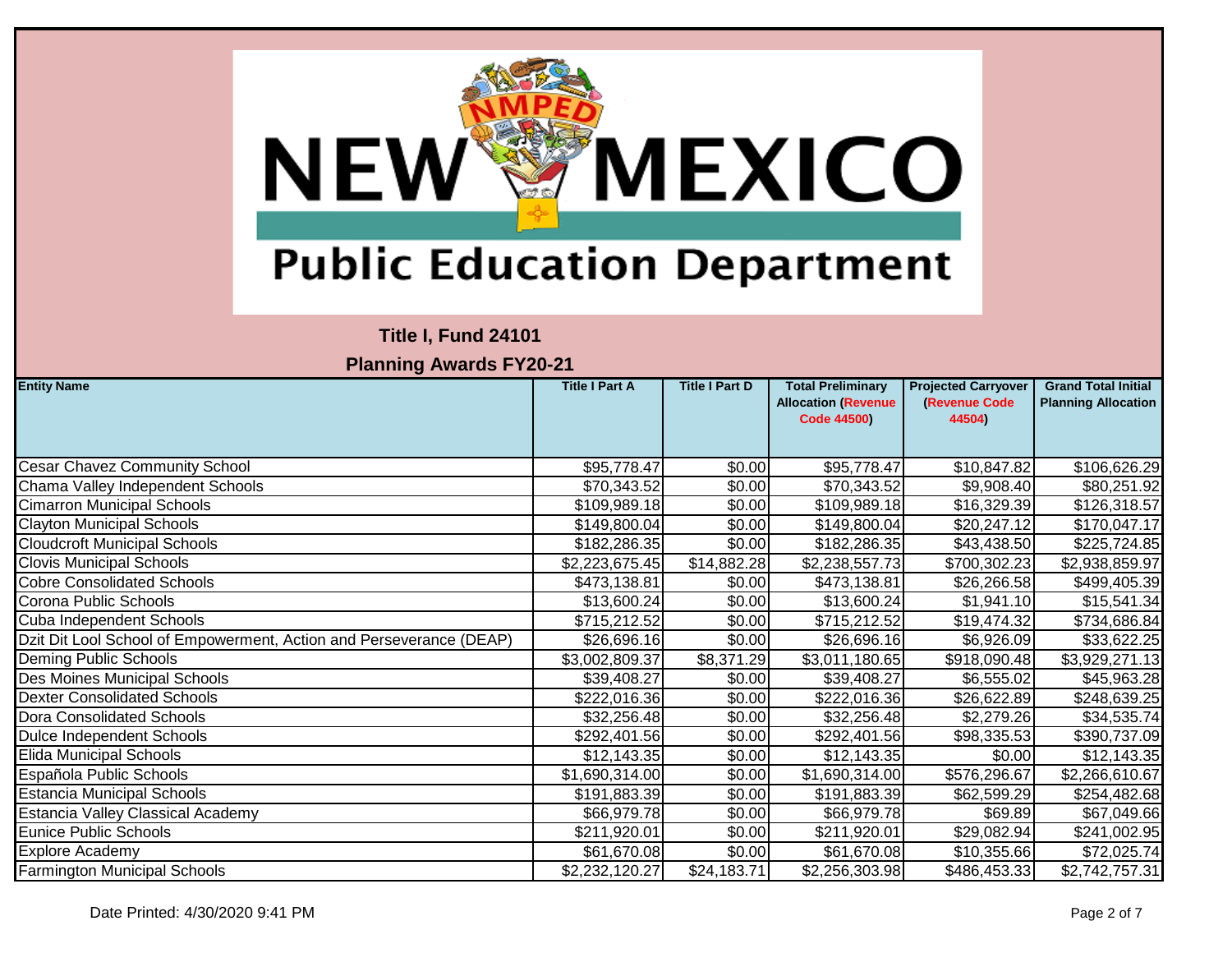

## **Title I, Fund 24101**

| <b>Entity Name</b>                                   | <b>Title I Part A</b> | <b>Title I Part D</b> | <b>Total Preliminary</b><br><b>Allocation (Revenue</b> | <b>Projected Carryover</b><br>(Revenue Code | <b>Grand Total Initial</b><br><b>Planning Allocation</b> |
|------------------------------------------------------|-----------------------|-----------------------|--------------------------------------------------------|---------------------------------------------|----------------------------------------------------------|
|                                                      |                       |                       | <b>Code 44500)</b>                                     | 44504)                                      |                                                          |
|                                                      |                       |                       |                                                        |                                             |                                                          |
| <b>Floyd Municipal Schools</b>                       | \$36,216.26           | \$0.00                | \$36,216.26                                            | \$2,059.60                                  | \$38,275.86                                              |
| Fort Sumner Municipal Schools                        | \$102,402.02          | \$0.00                | \$102,402.02                                           | \$8,447.57                                  | \$110,849.59                                             |
| Gadsden Independent Schools                          | \$9,370,854.90        | \$0.00                | \$9,370,854.90                                         | \$1,618,023.51                              | \$10,988,878.41                                          |
| <b>Gallup-McKinley County Schools</b>                | \$8,562,808.31        | \$0.00                | \$8,562,808.31                                         | \$386,503.66                                | \$8,949,311.97                                           |
| <b>Grady Municipal Schools</b>                       | \$10,898.32           | \$0.00                | \$10,898.32                                            | \$15,946.29                                 | \$26,844.61                                              |
| <b>Grants/Cibola County Schools</b>                  | \$1,795,860.35        | \$0.00                | $\overline{1,795,860.35}$                              | \$57,634.47                                 | \$1,853,494.82                                           |
| Hagerman Municipal Schools                           | \$131,768.01          | \$0.00                | \$131,768.01                                           | \$1,848.38                                  | \$133,616.40                                             |
| <b>Hatch Valley Public Schools</b>                   | \$792,180.98          | \$0.00                | \$792,180.98                                           | \$17,988.13                                 | \$810,169.11                                             |
| <b>Hobbs Municipal Schools</b>                       | \$2,824,825.05        | \$0.00                | \$2,824,825.05                                         | \$272,150.36                                | \$3,096,975.41                                           |
| Hondo Valley Public Schools                          | \$46,690.94           | \$0.00                | \$46,690.94                                            | \$7,481.03                                  | \$54,171.97                                              |
| Horizon Academy West                                 | \$145,800.04          | \$0.00                | \$145,800.04                                           | \$9,883.90                                  | \$155,683.95                                             |
| Hózhó Academy                                        | \$48,257.25           | \$0.00                | \$48,257.25                                            | \$0.00                                      | \$48,257.25                                              |
| J. Paul Taylor Academy                               | \$29,038.28           | \$0.00                | \$29,038.28                                            | \$17,778.84                                 | \$46,817.11                                              |
| Jal Public Schools                                   | \$46,310.88           | \$0.00                | \$46,310.88                                            | \$5,310.84]                                 | \$51,621.71                                              |
| Jemez Mountain Public Schools                        | \$180,460.15          | \$0.00                | \$180,460.15                                           | \$36,488.15                                 | \$216,948.31                                             |
| Jemez Valley Public Schools                          | \$154,939.62          | \$0.00                | \$154,939.62                                           | \$28,319.24                                 | \$183,258.85                                             |
| La Academia Dolores Huerta                           | \$76,602.96           | \$0.00                | \$76,602.96                                            | \$0.00                                      | \$76,602.96                                              |
| La Tierra Montessori School of the Arts and Sciences | \$39,104.44           | \$0.00                | \$39,104.44                                            | \$1,144.09                                  | \$40,248.52                                              |
| Lake Arthur Municipal Schools                        | \$37,225.30           | \$0.00                | \$37,225.30                                            | \$585.46                                    | \$37,810.76                                              |
| Las Cruces Public Schools                            | \$8,436,574.10        | \$155,333.85          | \$8,591,907.95                                         | \$1,752,619.26                              | \$10,344,527.21                                          |
| Las Montañas Charter School                          | \$68,535.10           | \$0.00                | \$68,535.10                                            | \$0.00]                                     | \$68,535.10                                              |
| Las Vegas City Public Schools                        | \$589,914.24          | \$0.00                | \$589,914.24                                           | \$118,705.18                                | \$708,619.42                                             |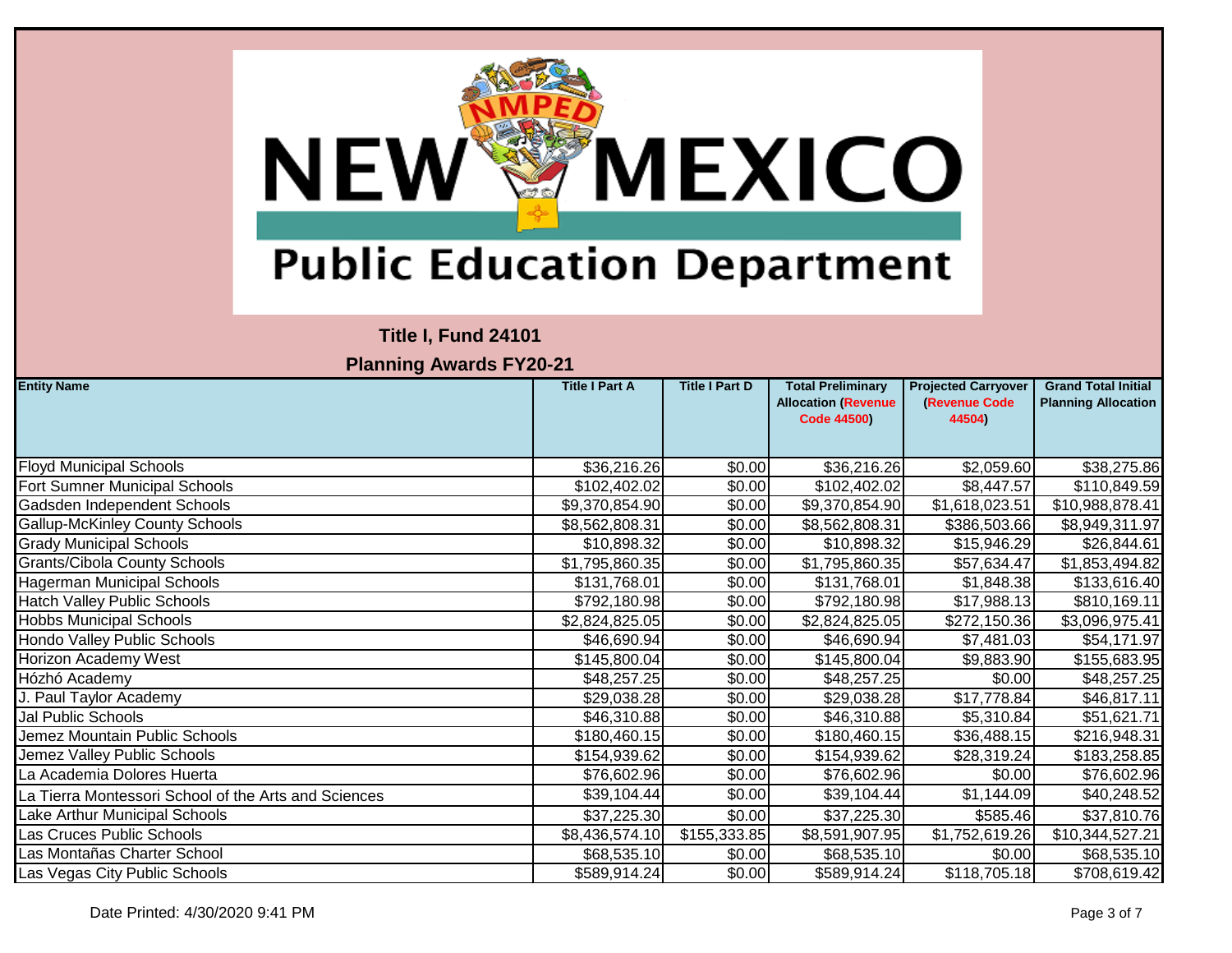

### **Title I, Fund 24101**

| <b>Entity Name</b>                                   | <b>Title I Part A</b> | <b>Title I Part D</b> | <b>Total Preliminary</b><br><b>Allocation (Revenue</b> | <b>Projected Carryover</b><br>(Revenue Code | <b>Grand Total Initial</b><br><b>Planning Allocation</b> |
|------------------------------------------------------|-----------------------|-----------------------|--------------------------------------------------------|---------------------------------------------|----------------------------------------------------------|
|                                                      |                       |                       | <b>Code 44500)</b>                                     | 44504)                                      |                                                          |
|                                                      |                       |                       |                                                        |                                             |                                                          |
| Logan Municipal Schools                              | \$34,686.87           | \$0.00                | \$34,686.87                                            | \$17,952.11                                 | \$52,638.98                                              |
| Lordsburg Municipal Schools                          | \$248,915.91          | \$0.00                | \$248,915.91                                           | \$59,708.52                                 | \$308,624.43                                             |
| Los Alamos Public Schools                            | \$52,381.48           | \$0.00                | \$52,381.48                                            | \$0.00                                      | \$52,381.48                                              |
| Los Lunas Public Schools                             | \$1,912,920.73        | \$0.00                | \$1,912,920.73                                         | \$118,826.27                                | \$2,031,747.00                                           |
| Loving Municipal Schools                             | \$93,112.52           | \$0.00                | \$93,112.52                                            | \$14,619.14                                 | \$107,731.66                                             |
| Lovington Municipal Schools                          | \$739,054.75          | \$6,511.00            | \$745,565.75                                           | \$164,693.02                                | \$910,258.77                                             |
| Magdalena Municipal Schools                          | \$282,205.56          | \$0.00                | \$282,205.56                                           | \$28.92                                     | \$282,234.48                                             |
| MASTERS Program (The)                                | \$24,799.70           |                       | \$24,799.70                                            | \$0.00                                      | \$24,799.70                                              |
| <b>Maxwell Municipal Schools</b>                     | \$29,024.65           | \$0.00                | \$29,024.65                                            | \$6,945.92                                  | \$35,970.57                                              |
| <b>McCurdy Charter School</b>                        | \$180,885.83          | \$0.00                | \$180,885.83                                           | \$26,090.72                                 | \$206,976.55                                             |
| Media Arts Collaborative Charter School (MACCS)      | \$74,517.46           | \$0.00                | \$74,517.46                                            | \$0.00                                      | \$74,517.46                                              |
| <b>Melrose Municipal Schools</b>                     | \$40,083.05           | \$0.00                | \$40,083.05                                            | \$6,449.61                                  | \$46,532.66                                              |
| <b>Mesa Vista Consolidated Schools</b>               | \$123,445.84          | \$0.00                | \$123,445.84                                           | \$58,621.74                                 | \$182,067.59                                             |
| Middle College High                                  | \$23,858.00           | \$0.00                | \$23,858.00                                            | \$0.00                                      | \$23,858.00                                              |
| Mission Achievement and Success (MAS) Charter School | \$522,337.60          | \$0.00                | \$522,337.60                                           | \$55,041.83                                 | \$577,379.43                                             |
| Monte del Sol Charter School                         | \$69,358.12           | \$0.00                | \$69,358.12                                            | \$4,295.72                                  | \$73,653.85                                              |
| Montessori Elementary School (The)                   | \$39,562.30           | \$0.00                | \$39,562.30                                            | \$5,572.82                                  | \$45,135.12                                              |
| Mora Independent Schools                             | \$130,945.47          | \$0.00                | \$130,945.47                                           | \$30,084.54                                 | \$161,030.01                                             |
| Moriarty-Edgewood School District                    | \$659,593.57          | \$0.00                | \$659,593.57                                           | \$70,522.33                                 | \$730,115.90                                             |
| Mountainair Public Schools                           | \$151,028.98          | \$0.00                | \$151,028.98                                           | \$66,496.29                                 | \$217,525.27                                             |
| New America School of Las Cruces                     | \$48,484.14           | \$0.00                | \$48,484.14                                            | \$23,079.47                                 | \$71,563.61                                              |
| <b>New Mexico Connections Academy</b>                | \$384,579.09          | \$0.00                | \$384,579.09                                           | \$346.13                                    | \$384,925.22                                             |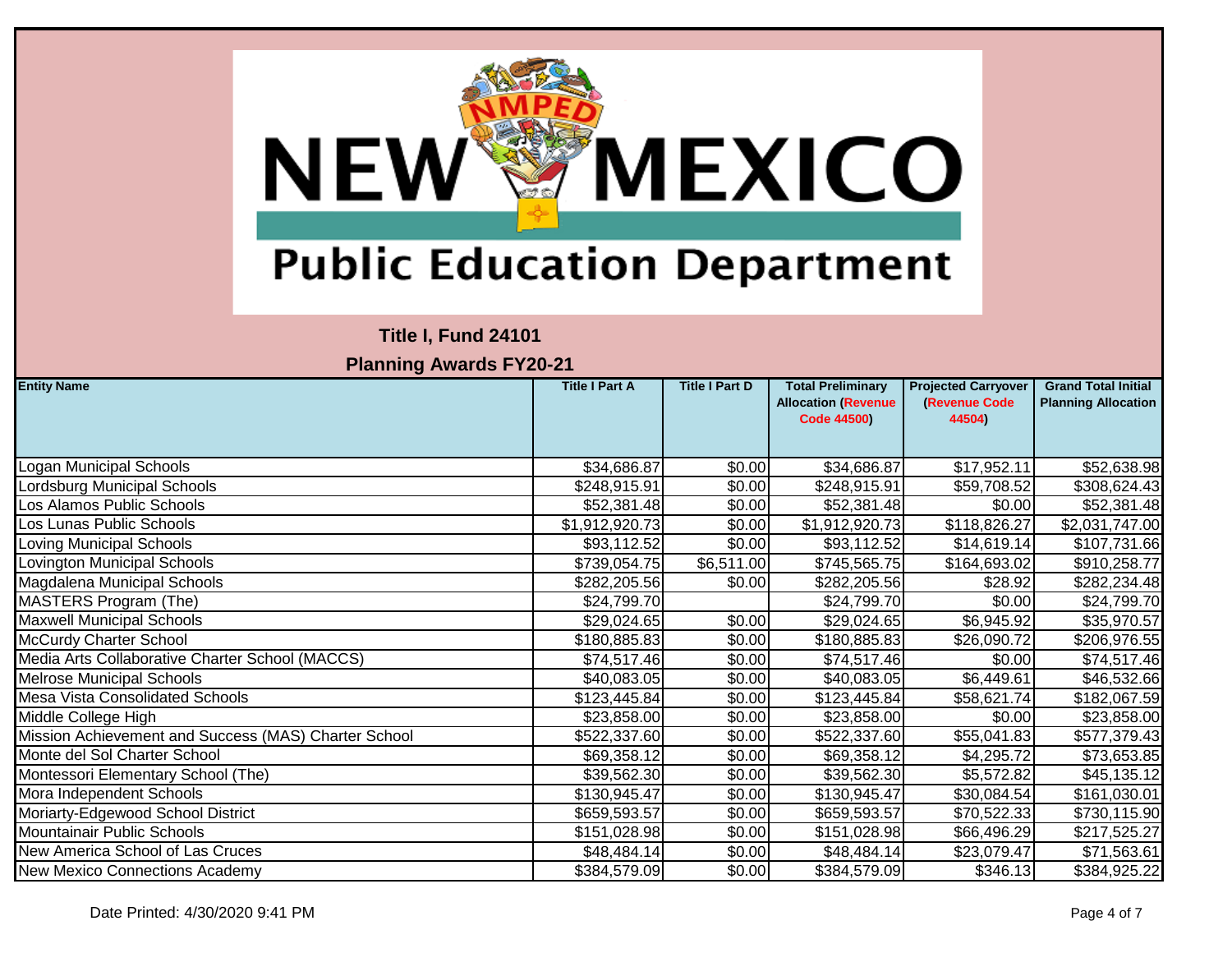

### **Title I, Fund 24101**

| <b>Entity Name</b>                             | <b>Title I Part A</b> | <b>Title I Part D</b> | <b>Total Preliminary</b><br><b>Allocation (Revenue</b><br><b>Code 44500)</b> | <b>Projected Carryover</b><br>(Revenue Code<br>44504) | <b>Grand Total Initial</b><br><b>Planning Allocation</b> |
|------------------------------------------------|-----------------------|-----------------------|------------------------------------------------------------------------------|-------------------------------------------------------|----------------------------------------------------------|
| New Mexico School for the Arts                 | \$15,364.16           | \$0.00                | \$15,364.16                                                                  | \$6,458.36                                            | \$21,822.52                                              |
| North Valley Academy                           | \$173,563.09          | \$0.00                | \$173,563.09                                                                 | \$18,408.08                                           | \$191,971.18                                             |
| Pecos Independent School District              | \$188,949.45          | \$0.00                | \$188,949.45                                                                 | \$78,970.05                                           | \$267,919.50                                             |
| Peñasco Independent Schools                    | \$194,087.03          | \$0.00                | \$194,087.03                                                                 | \$58,598.76                                           | \$252,685.79                                             |
| Pojoaque Valley Public Schools                 | \$382,104.31          | \$0.00                | \$382,104.31                                                                 | \$10,497.61                                           | \$392,601.91                                             |
| <b>Portales Municipal Schools</b>              | \$970,972.18          | \$6,511.00            | \$977,483.18                                                                 | \$92,401.20                                           | \$1,069,884.38                                           |
| Quemado Independent Schools                    | \$156,110.27          | \$0.00                | \$156,110.27                                                                 | \$34,682.21                                           | \$190,792.48                                             |
| Questa Independent Schools                     | \$157,071.85          | \$0.00                | \$157,071.85                                                                 | \$42,771.97                                           | \$199,843.81                                             |
| Raices del Saber Xinachtli Community School    | \$11,532.00           | \$0.00                | \$11,532.00                                                                  | \$0.00                                                | \$11,532.00                                              |
| <b>Raton Public Schools</b>                    | \$322,689.28          | \$0.00                | \$322,689.28                                                                 | \$16,383.48                                           | \$339,072.76                                             |
| Red River Valley Charter School                | \$45,419.58           | \$0.00                | \$45,419.58                                                                  | \$28,787.09                                           | \$74,206.67                                              |
| Reserve Independent Schools                    | \$79,860.39           | \$0.00                | \$79,860.39                                                                  | \$3,614.44]                                           | \$83,474.84                                              |
| Rio Rancho Public Schools                      | \$2,304,171.25        | \$0.00                | \$2,304,171.25                                                               | \$318,172.20                                          | \$2,622,343.45                                           |
| Roots and Wings Community School               | \$21,626.98           | \$0.00                | \$21,626.98                                                                  | \$1,392.69                                            | \$23,019.67                                              |
| Roswell Independent Schools                    | \$3,650,427.91        | \$28,834.43           | \$3,679,262.33                                                               | \$477,223.93                                          | \$4,156,486.26                                           |
| Roy Municipal Schools                          | \$1,000.00            | \$0.00                | \$1,000.00                                                                   | \$1,503.99                                            | \$2,503.99                                               |
| Ruidoso Municipal Schools                      | \$554,282.79          | \$0.00                | \$554,282.79                                                                 | \$52,877.01                                           | \$607,159.81                                             |
| San Jon Municipal Schools                      | \$34,589.61           | \$0.00                | \$34,589.61                                                                  | \$3,541.78                                            | \$38,131.39                                              |
| Sandoval Academy of Bilingual Education (SABE) | \$23,712.71           | \$0.00                | \$23,712.71                                                                  | \$10,908.56                                           | \$34,621.27                                              |
| Santa Fe Public Schools                        | \$3,307,552.23        | \$40,926.28           | \$3,348,478.51                                                               | \$153,832.32                                          | \$3,502,310.83                                           |
| Santa Rosa Consolidated Schools                | \$203,033.06          | \$0.00                | \$203,033.06                                                                 | \$15,647.70                                           | \$218,680.76                                             |
| School of Dreams Academy (SODA)                | \$118,564.56          | \$0.00                | \$118,564.56                                                                 | \$21,687.40                                           | \$140,251.96                                             |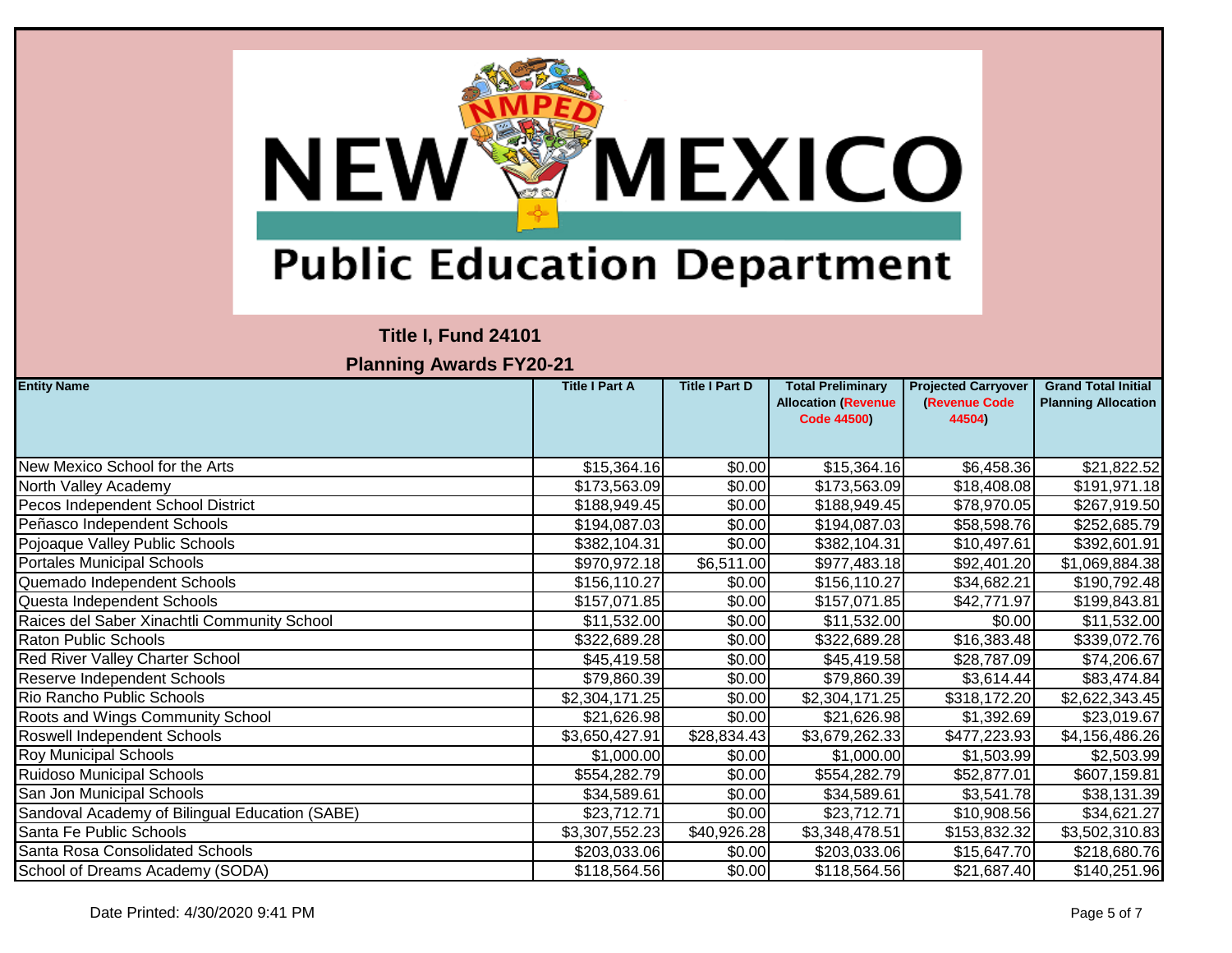

### **Title I, Fund 24101**

| <b>Entity Name</b>                                             | <b>Title I Part A</b> | <b>Title I Part D</b> | <b>Total Preliminary</b><br><b>Allocation (Revenue</b><br><b>Code 44500)</b> | <b>Projected Carryover</b><br><b>(Revenue Code)</b><br>44504) | <b>Grand Total Initial</b><br><b>Planning Allocation</b> |
|----------------------------------------------------------------|-----------------------|-----------------------|------------------------------------------------------------------------------|---------------------------------------------------------------|----------------------------------------------------------|
| <b>Silver Consolidated School District</b>                     | \$977,752.18          | \$0.00                | \$977,752.18                                                                 | \$120,288.25                                                  | \$1,098,040.43                                           |
| Six Directions Indigenous Charter School                       | \$34,533.62           | \$0.00                | \$34,533.62                                                                  | \$25,012.79                                                   | \$59,546.41                                              |
| <b>Socorro Consolidated Schools</b>                            | \$968,365.78          | \$0.00                | \$968,365.78                                                                 | \$29,076.16                                                   | \$997,441.94                                             |
| Solare Collegiate Charter School                               | \$45,822.00           | \$0.00                | \$45,822.00                                                                  | \$0.00                                                        | \$45,822.00                                              |
| South Valley Preparatory School                                | \$69,748.41           | \$0.00                | \$69,748.41                                                                  | \$11,218.30                                                   | \$80,966.71                                              |
| Southwest Preparatory Learning Center                          | \$50,525.92           | \$0.00                | \$50,525.92                                                                  | \$26,101.43                                                   | \$76,627.34                                              |
| Southwest Secondary Learning Center                            | \$46,464.93           | \$0.00                | \$46,464.93                                                                  | \$29,199.80                                                   | \$75,664.73                                              |
| <b>Springer Municipal Schools</b>                              | \$72,866.45           | \$0.00                | \$72,866.45                                                                  | \$5,781.52                                                    | \$78,647.97                                              |
| Southwest Aeronautics, Mathematics, and Science Academy (SAMS) | \$51,176.63           | \$0.00                | \$51,176.63                                                                  | \$44,379.13                                                   | \$95,555.76                                              |
| <b>Taos Municipal Schools</b>                                  | \$1,226,268.55        | \$0.00                | \$1,226,268.55                                                               | \$55,575.81                                                   | \$1,281,844.36                                           |
| <b>Taos Academy Charter School</b>                             | \$46,312.20           | \$0.00                | \$46,312.20                                                                  | \$6,983.37                                                    | \$53,295.57                                              |
| <b>Taos Integrated School of the Arts</b>                      | \$65,832.75           | \$0.00                | \$65,832.75                                                                  | \$0.00                                                        | \$65,832.75                                              |
| <b>Taos International Charter School</b>                       | \$86,725.99           | \$0.00                | \$86,725.99                                                                  | \$41,108.05                                                   | \$127,834.04                                             |
| <b>Tatum Municipal Schools</b>                                 | \$73,007.55           | \$0.00                | \$73,007.55                                                                  | \$8,427.93                                                    | \$81,435.48                                              |
| <b>Texico Municipal Schools</b>                                | \$150,267.82          | \$0.00                | \$150,267.82                                                                 | \$42,179.01                                                   | \$192,446.83                                             |
| <b>GREAT Academy (The)</b>                                     | \$46,726.61           | \$0.00                | \$46,726.61                                                                  | \$7,814.82                                                    | \$54,541.43                                              |
| Tierra Adentro: The NM School of Academics, Art and Artesania  | \$94,828.99           | \$0.00                | \$94,828.99                                                                  | \$17,619.35                                                   | \$112,448.34                                             |
| Tierra Encantada Charter School                                | \$61,595.26           | \$0.00                | \$61,595.26                                                                  | \$14,990.17                                                   | \$76,585.43                                              |
| Truth or Consequences Municipal Schools                        | \$763,464.46          | \$0.00                | \$763,464.46                                                                 | \$227,183.40                                                  | \$990,647.86                                             |
| Tucumcari Public Schools                                       | \$503,671.10          | \$0.00                | \$503,671.10                                                                 | \$41,052.53                                                   | \$544,723.63                                             |
| <b>Tularosa Municipal Schools</b>                              | \$584,753.06          | \$0.00                | \$584,753.06                                                                 | \$39,652.50                                                   | \$624,405.56                                             |
| <b>Turquoise Trail Charter School</b>                          | \$131,998.66          | \$0.00                | \$131,998.66                                                                 | \$8,894.51                                                    | \$140,893.17                                             |